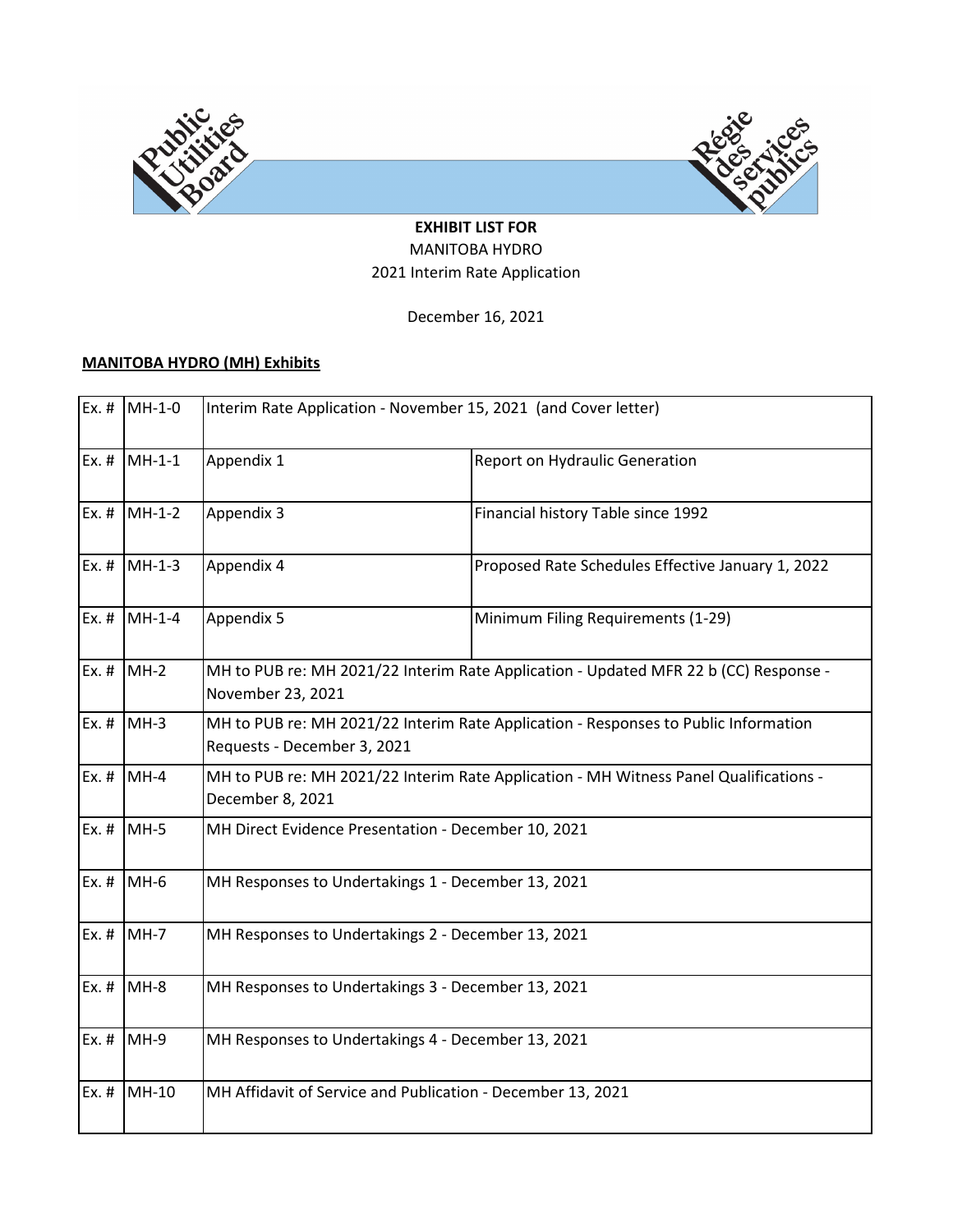| $Ex. #$ MH-11          | MH Responses to Undertakings 5 - December 14, 2021 |
|------------------------|----------------------------------------------------|
| Ex. # MH-12            | MH Closing Presentation - December 14, 2021        |
| $\mathsf{Ex}.$ # MH-13 | MH Final Reply Submission- December 16, 2021       |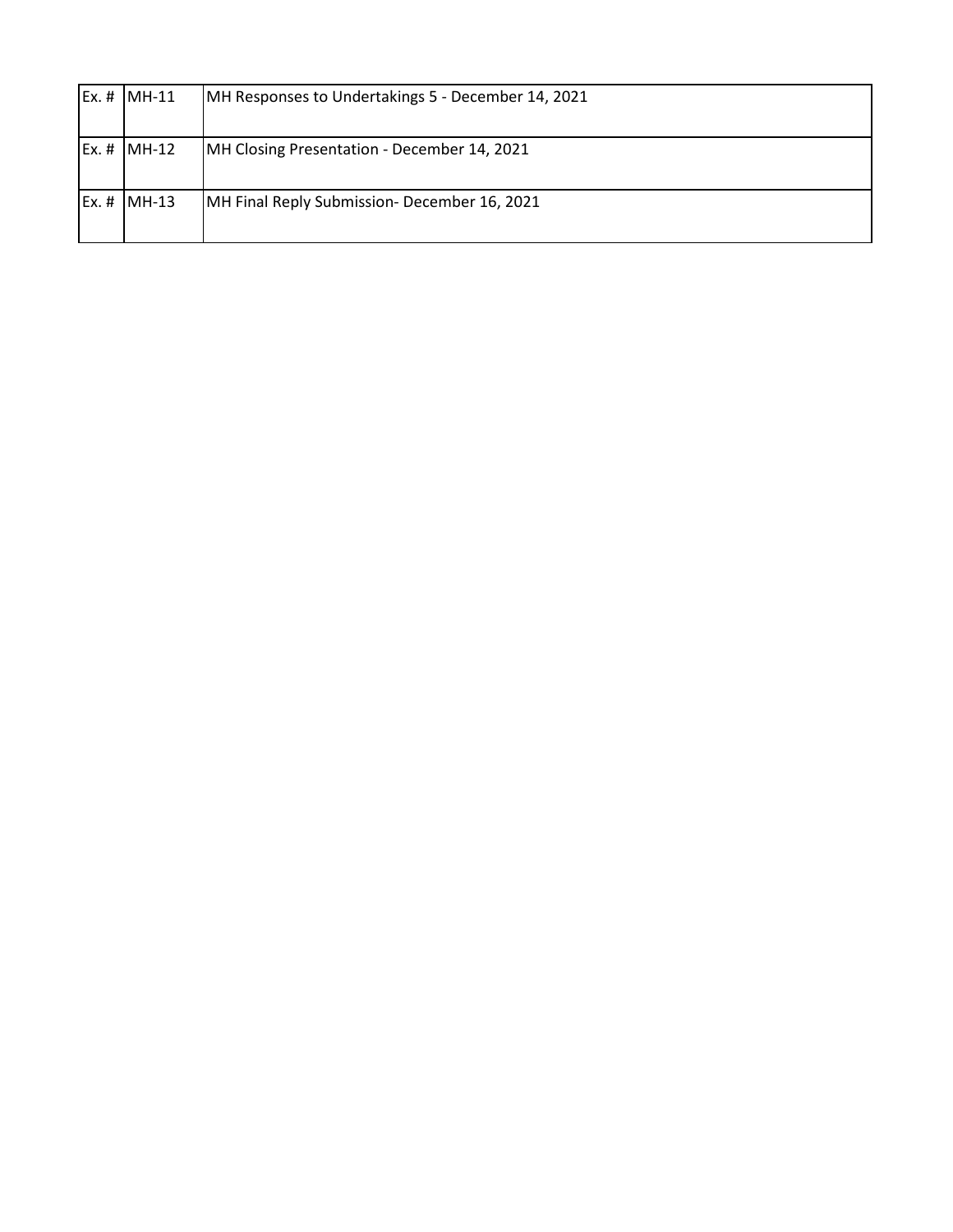



#### **EXHIBIT LIST FOR**

## MANITOBA HYDRO 2021 Interim Rate Application

December 16, 2021

# **PUBLIC UTILITIES BOARD (PUB) Exhibits**

| $Ex.$ # | PUB-1          |                    |                                                        |              |              | Public Notice - MH 2021/22 Interim Rate Application                                                           |  |  |  |  |
|---------|----------------|--------------------|--------------------------------------------------------|--------------|--------------|---------------------------------------------------------------------------------------------------------------|--|--|--|--|
| $Ex.$ # | PUB-2          |                    | Public Utilities Board Rules of Practice and Procedure |              |              |                                                                                                               |  |  |  |  |
| Ex. #   | PUB-3          |                    |                                                        |              |              | PUB letter to Parties re: Status Update and Interim Rate Application - October 12, 2021                       |  |  |  |  |
| Ex.#    | PUB-4          |                    | Interim Application - November 22, 2021                |              |              | Board Order 128-21 re: Order in Respect of the Procedure for Manitoba Hydro's 2021/22                         |  |  |  |  |
| $Ex.$ # | PUB-5          |                    |                                                        |              |              | Public Utilities Board - MH Inforamtion Requests (1-7) - November 22, 2021                                    |  |  |  |  |
| $Ex.$ # | <b>PUB-5-1</b> | H.<br>$\mathbf{H}$ | $\mathbf{H}$                                           | $\mathbf{H}$ | $\mathbf{H}$ | <b>Hydraulic Generation</b>                                                                                   |  |  |  |  |
| $Ex.$ # | <b>PUB-5-2</b> | H.<br>$\mathbf{H}$ | $\mathbf H$                                            | $\mathbf{H}$ | $\mathbf H$  | Average Inflows                                                                                               |  |  |  |  |
| $Ex.$ # | <b>PUB-5-3</b> | H.<br>$\mathbf H$  | $\mathbf{H}$                                           | $\mathbf{H}$ | $\mathbf H$  | Recalculation of Net Extra-provincial Revenue (NER) and Net<br>Income for 2022/23 using 100 year flow records |  |  |  |  |
| $Ex.$ # | <b>PUB-5-4</b> | п<br>$\mathbf H$   | $\mathbf{H}$                                           | п            | $\mathbf H$  | Hedging                                                                                                       |  |  |  |  |
| $Ex.$ # | <b>PUB-5-5</b> | H.<br>$\mathbf{u}$ | $\mathbf{H}$                                           | $\mathbf H$  | $\mathbf H$  | Quarter and Total o&A for 2022/23                                                                             |  |  |  |  |
| $Ex.$ # | <b>PUB-5-6</b> | H.<br>$\mathbf{H}$ | $\mathbf{H}$                                           | $\mathbf H$  | $\mathbf H$  | Keeyask Major Capital Project deferral account                                                                |  |  |  |  |
| $Ex.$ # | <b>PUB-5-7</b> | $\mathbf{H}$<br>П  | $\mathbf H$                                            | $\mathbf{H}$ | $\mathbf H$  | Mitigation of drought                                                                                         |  |  |  |  |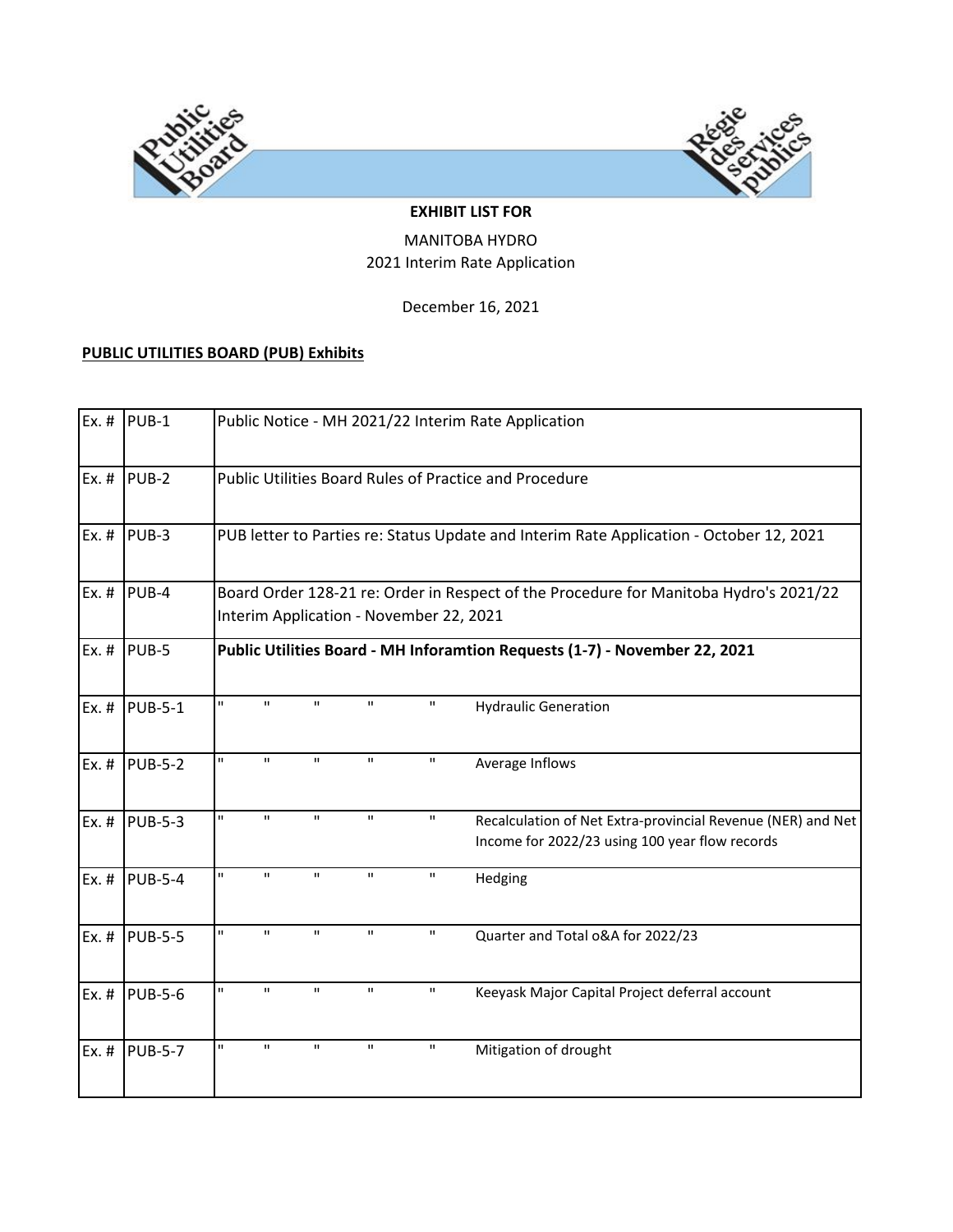| $Ex. #$ PUB-6 | PUB to MH and Interveners re: Board Approved Intervener Information Requests -<br>November 26, 2021 |
|---------------|-----------------------------------------------------------------------------------------------------|
| $Ex. #$ PUB-7 | Board Counsel Book of Documents - December 8, 2021                                                  |
| Ex. # PUB-8   | <b>IMH Payments to Government - December 9, 2021</b>                                                |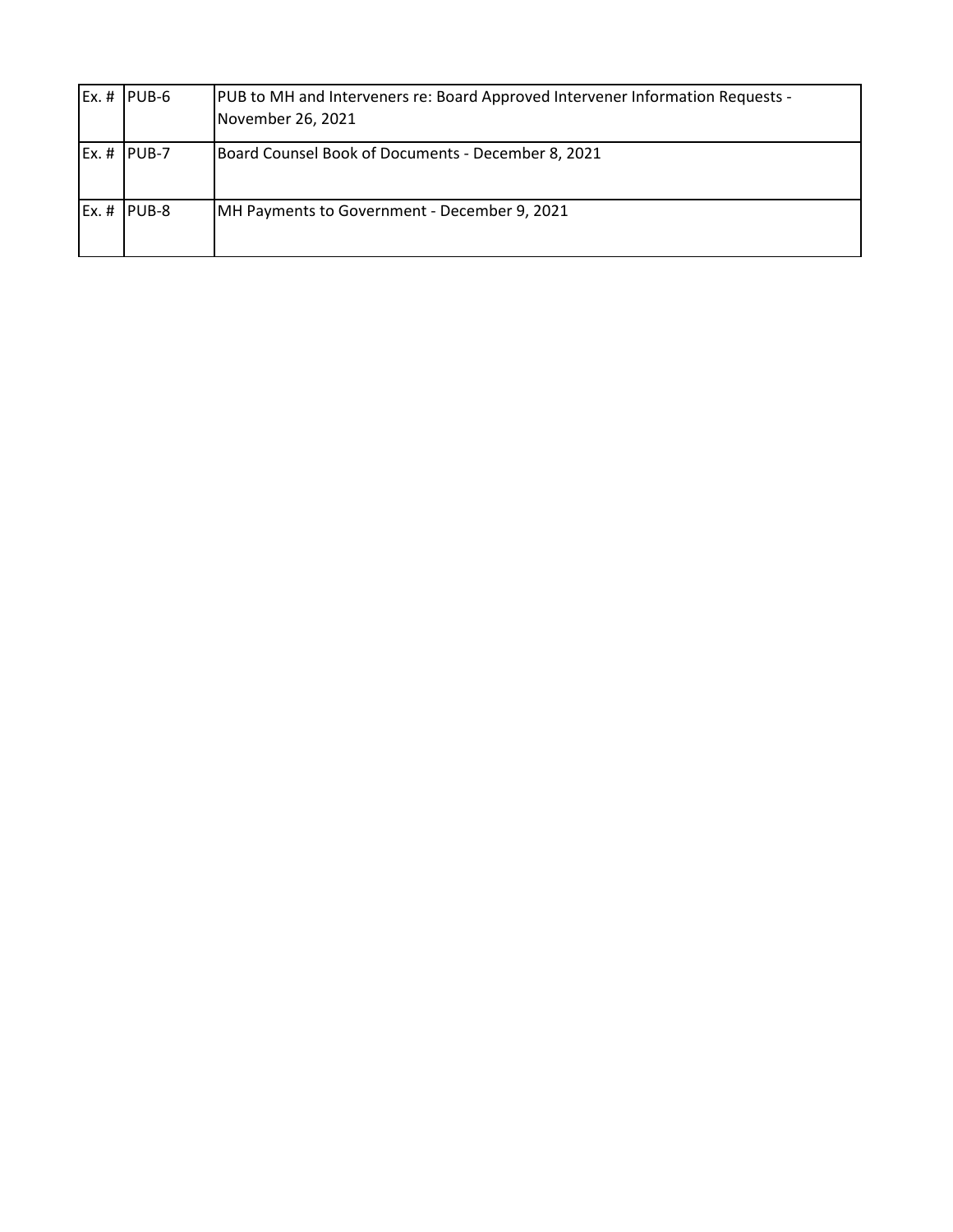

## **EXHIBIT LIST FOR** MANITOBA HYDRO 2021 Interim Rate Application

December 16, 2021

# **Assembly of Manitoba Chiefs (AMC) Exhibits**

| Ex. $#$ | AMC-1          | Intervener Application - September 16, 2021 |              |              |              |              |                                                                      |  |  |
|---------|----------------|---------------------------------------------|--------------|--------------|--------------|--------------|----------------------------------------------------------------------|--|--|
| $Ex.$ # | AMC-2          |                                             |              |              |              |              | AMC-MH Board Approved Information Requests (1-5) - November 26, 2021 |  |  |
| $Ex.$ # | AMC-2-1        | п                                           | $\mathbf{H}$ | $\mathbf{H}$ | П.           | п.           | Diesel Residential customers                                         |  |  |
| $Ex.$ # | <b>AMC-2-2</b> | п                                           | $\mathbf{H}$ | $\mathbf H$  | п            | $\mathbf{H}$ | Export Revenues impacts from drought                                 |  |  |
| $Ex.$ # | AMC-2-3        | $\mathbf{H}$                                | $\mathbf{H}$ | $\mathbf{H}$ | $\mathbf{H}$ | $\mathbf{H}$ | <b>TWh Imports</b>                                                   |  |  |
| $Ex.$ # | <b>AMC-2-4</b> | п                                           | $\mathbf{H}$ | $\mathbf{H}$ | $\mathbf{H}$ | $\mathbf{H}$ | Imports/Purchases                                                    |  |  |
| $Ex.$ # | AMC-2-5        | п                                           | $\mathbf{H}$ | п            | п            | п            | Major Capital Project Deferral Account                               |  |  |
| $Ex.$ # | AMC-3          |                                             |              |              |              |              | AMC Book of Documents - December 13, 2021                            |  |  |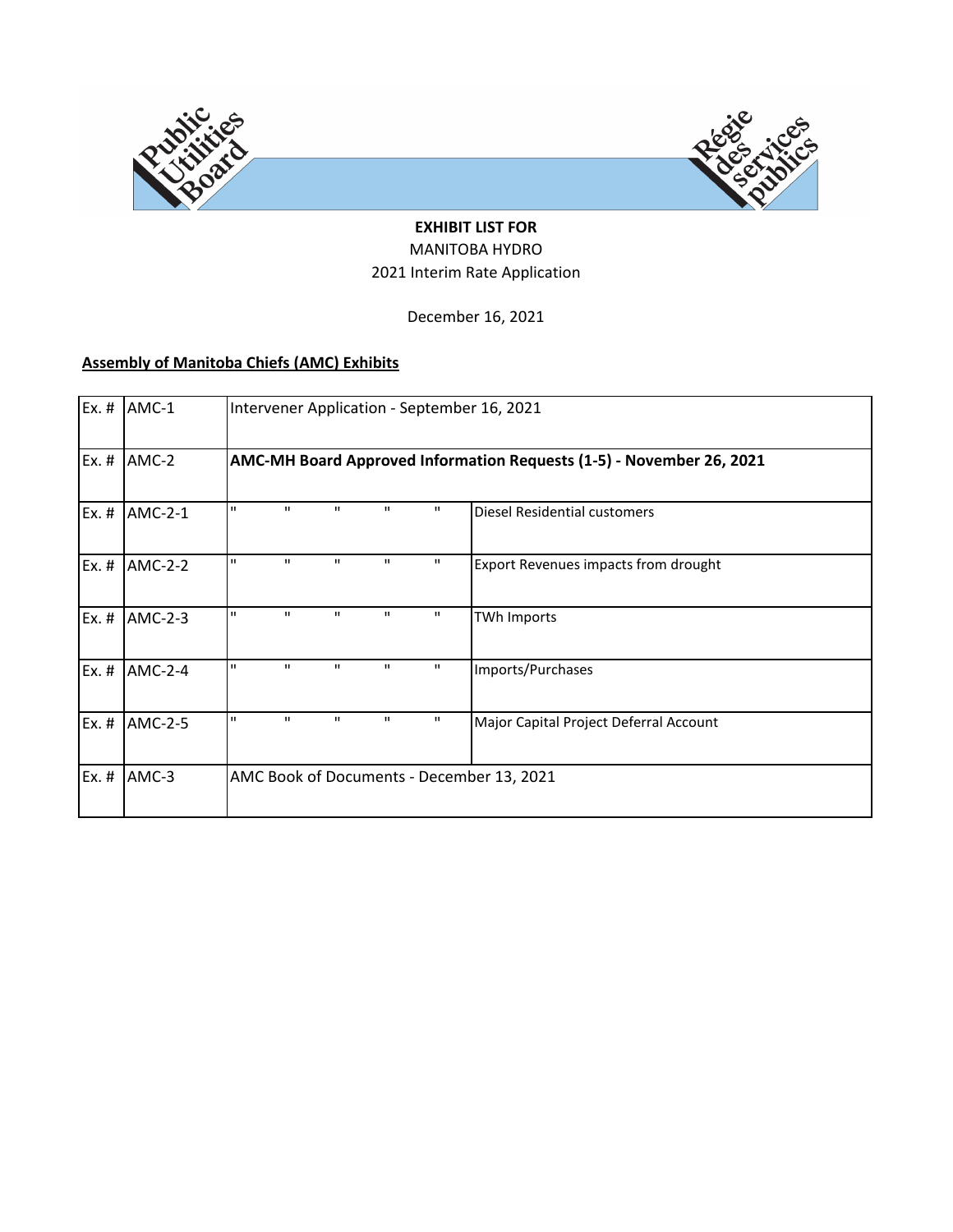

## **EXHIBIT LIST FOR** MANITOBA HYDRO 2021 Interim Rate Application

December 16, 2021

# **CONSUMER ASSOCIATION OF CANADA (MANITOBA) and WINNIPEG HARVEST (CC)**

| $Ex.$ # | $CC-1-1$ |                                        |                                                           |              |              | Intervener Application - September 16, 2021                                                          |  |  |  |  |  |
|---------|----------|----------------------------------------|-----------------------------------------------------------|--------------|--------------|------------------------------------------------------------------------------------------------------|--|--|--|--|--|
| $Ex.$ # | $CC-1-2$ | Attachment A                           |                                                           |              |              | <b>Additional Information</b>                                                                        |  |  |  |  |  |
| $Ex.$ # | $CC-1-3$ | <b>Attachment B</b>                    |                                                           |              |              | <b>Expert Consultants</b>                                                                            |  |  |  |  |  |
| $Ex.$ # | $CC-2-0$ |                                        |                                                           |              |              | CC-MH Board Approved Information Requests (1-6) - November 26, 2021                                  |  |  |  |  |  |
| $Ex.$ # | $CC-2-1$ | П<br>$\mathbf{H}$                      | $\mathbf{H}$                                              | $\mathbf{H}$ | $\mathbf H$  | <b>Hydrology and Export Revenues</b>                                                                 |  |  |  |  |  |
| $Ex.$ # | $CC-2-2$ | $\mathbf{H}$<br>П                      | $\mathbf H$                                               | $\mathbf{H}$ | $\mathbf H$  | Drought mitigation measure and O&A including staffing                                                |  |  |  |  |  |
| $Ex.$ # | $CC-2-3$ | п<br>$\mathbf{H}$                      | $\mathbf{H}$                                              | $\mathbf{H}$ | $\mathbf{H}$ | <b>Financial Situation and Finance Expense</b>                                                       |  |  |  |  |  |
| $Ex.$ # | $CC-2-4$ | H.<br>$\mathbf{u}$                     | $\mathbf{u}$                                              | $\mathbf{H}$ | $\mathbf{H}$ | Revenue Requirements of Major New Generation &<br><b>Transmission Assets and Financial Situation</b> |  |  |  |  |  |
| $Ex.$ # | $CC-2-5$ | H.<br>$\mathbf{H}$                     | $\mathbf{H}$                                              | $\mathbf{H}$ | П.           | <b>Customer Rate Class Differentiation and Customer Bill</b><br>Impacts                              |  |  |  |  |  |
| $Ex.$ # | $CC-2-6$ | П<br>$\mathbf{H}$                      | $\mathbf{H}$                                              | $\mathbf{H}$ | $\mathbf H$  | <b>Customer Bill Impacts</b>                                                                         |  |  |  |  |  |
| $Ex.$ # | $CC-3$   | CC Opening Comments - December 1, 2021 |                                                           |              |              |                                                                                                      |  |  |  |  |  |
| $Ex.$ # | $CC-4$   |                                        | Consumers Coalition Book of Documents - December 13, 2021 |              |              |                                                                                                      |  |  |  |  |  |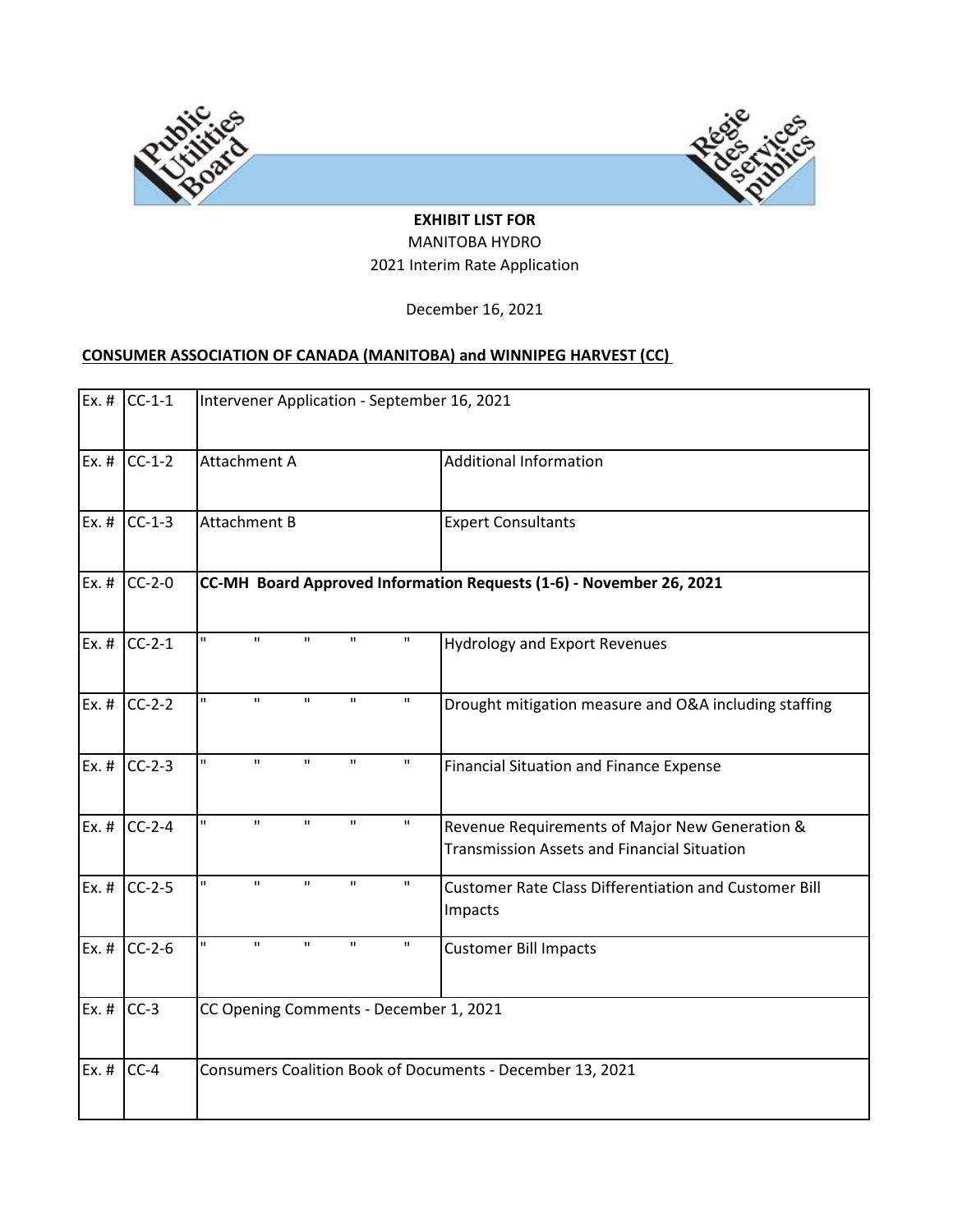| Ex. # $ CC-5 $ | <b>ICC Closing Comments Presentation - December 15, 2021</b> |
|----------------|--------------------------------------------------------------|
|                |                                                              |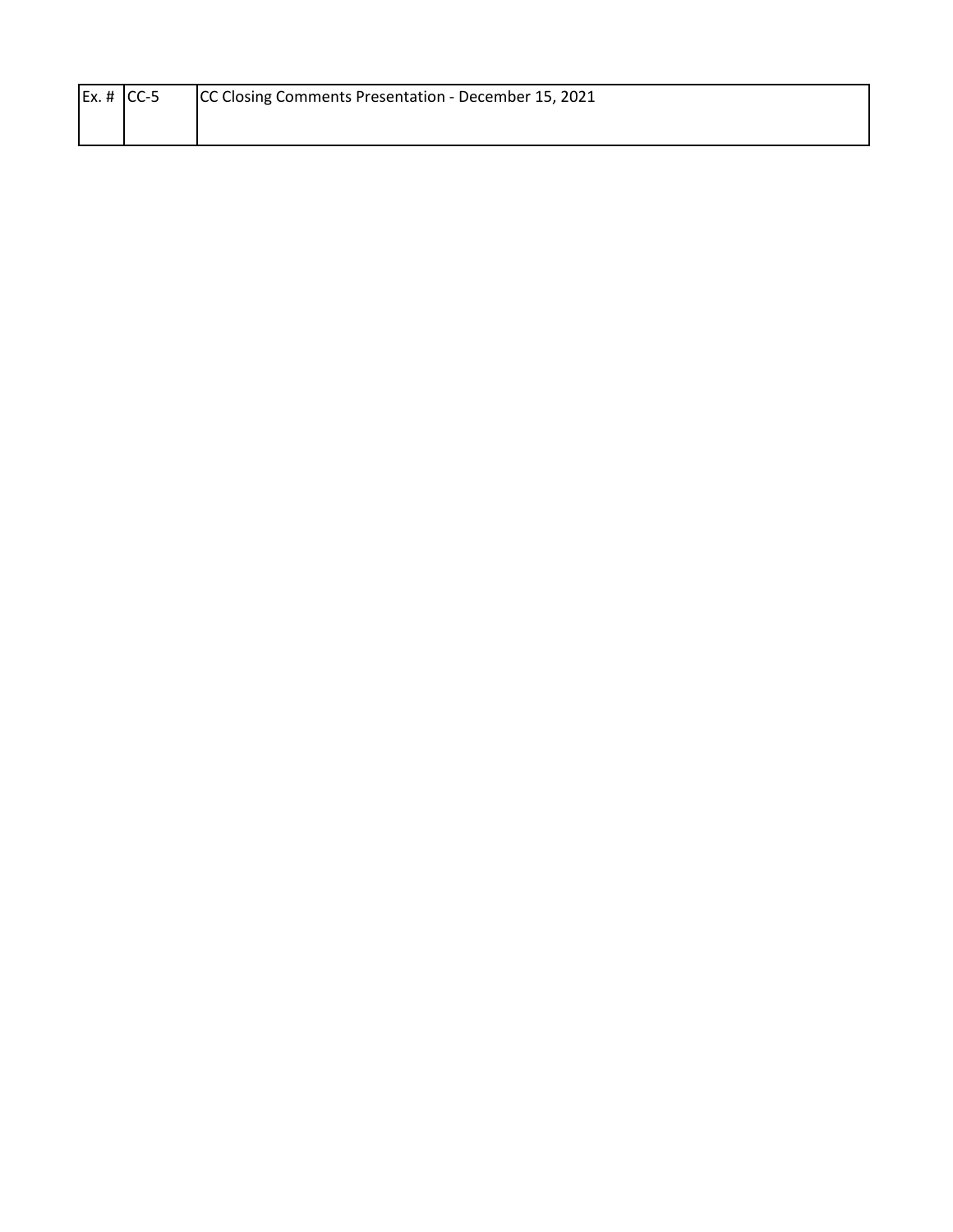

#### **EXHIBIT LIST FOR**

#### MANITOBA HYDRO 2021 Interim Rate Application

December 16, 2021

#### **MANITOBA INDUSTRIAL POWER USERS GROUP (MIPUG)**

| Ex. #   | MIPUG-1   | Intervener Application - September 16, 2021                                                                                      |  |  |  |  |
|---------|-----------|----------------------------------------------------------------------------------------------------------------------------------|--|--|--|--|
| $Ex.$ # | MIPUG-2-0 | MIPUG-MH Board Approved Information Requests (1-2) - November 26, 2021                                                           |  |  |  |  |
| $Ex.$ # | MIPUG-2-1 | $\mathbf{H}$<br>H.<br>$\mathbf H$<br>$\mathbf H$<br>п<br>Hydrology                                                               |  |  |  |  |
| $Ex.$ # | MIPUG-2-2 | $\mathbf{H}$<br>$\mathbf{H}$<br>$\mathbf{H}$<br>$\mathbf{H}$<br>$\mathbf H$<br>PCOSS21 and Proposed Differentiated Rate Increase |  |  |  |  |
| $Ex.$ # | MIPUG-3   | MIPUG Book of Documents - December 9, 2021                                                                                       |  |  |  |  |
| $Ex.$ # | MIPUG-4   | MIPUG Undertaking - Year-to-Year Comparison Industrial Rate Increases - December 10,<br>2021                                     |  |  |  |  |
| $Ex.$ # | MIPUG-5   | MIPUG Opening Comment Notes - December 10, 2021                                                                                  |  |  |  |  |
| $Ex.$ # | MIPUG-6   | MIPUG New Losses Small - December 13, 2021                                                                                       |  |  |  |  |
| $Ex.$ # | MIPUG-7   | MH 2004-2005 Rate Increase Application - Tab 7 - December 13, 2021                                                               |  |  |  |  |
| $Ex.$ # | MIPUG-8   | Consolidated Integrated Financial Forecast - 2003 Drought - December 13, 2021                                                    |  |  |  |  |
| $Ex.$ # | MIPUG-9   | MIPUG Final Submissions - December 15, 2021                                                                                      |  |  |  |  |